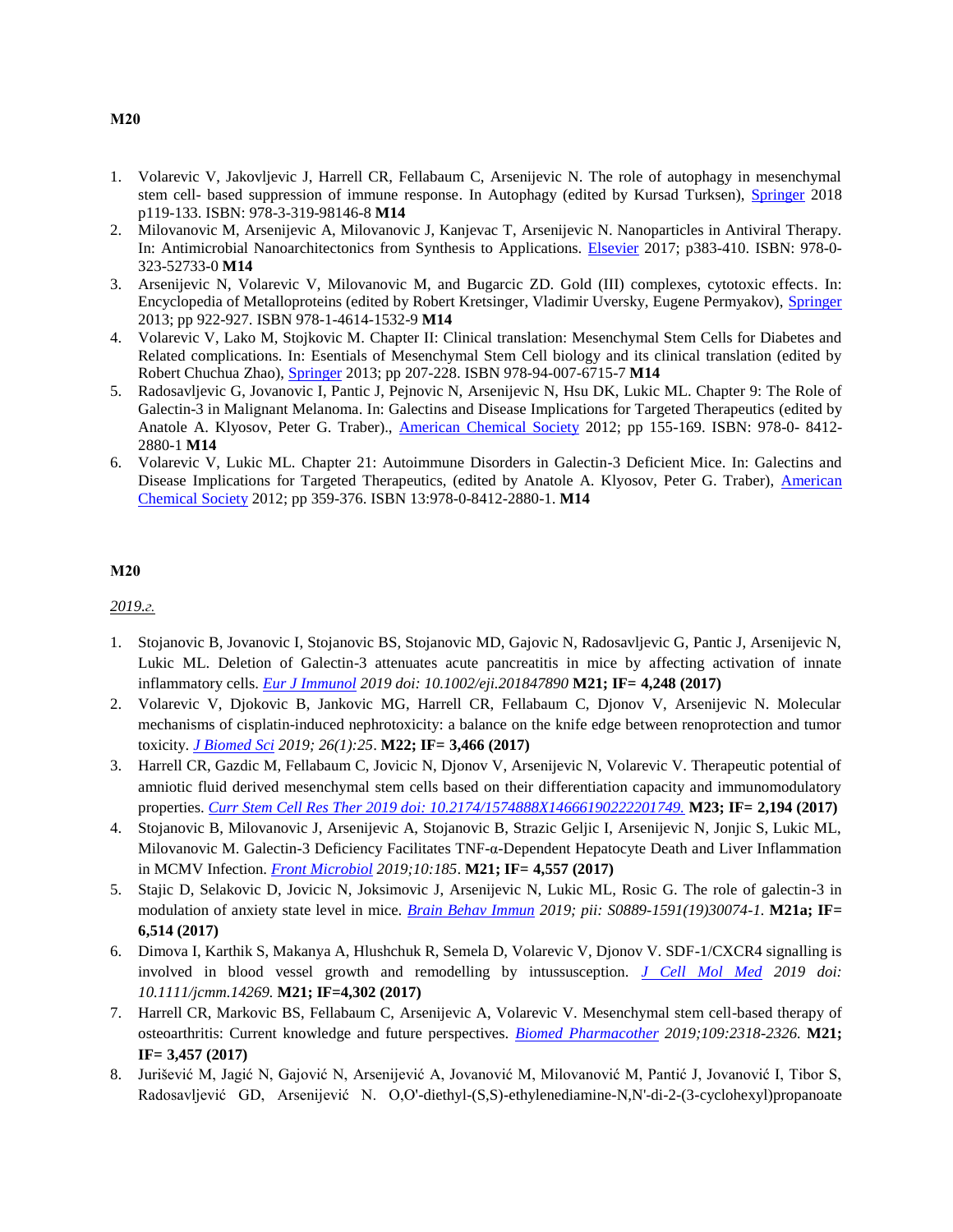dihydrochloride enhances influx of effective NK and NKT cells in murine breast cancer. *[Vojnosanit Pregl](file:///C:/Users/Nebojsa/Downloads/M20/2019/8%20M23.pdf) 2019 doi. 10.2298/VSP180723149J M23***; IF= 0,415 (2017)**

- 9. Jovanovic M, Gajovic N, Zdravkovic N, Jovanovic M, Jurisevic M, Vojvodic D, Mirkovic D, Milev B, Maric V, Arsenijevic N. Fecal galectin-1 as a potential marker for colorectal cancer and disease severity. *[Vojnosanit Pregl](file:///C:/Users/Nebojsa/Downloads/M20/2019/9%20M21.pdf) 2019 doi. 10.2298/VSP171201007J* **M23; IF= 0,415 (2017)**
- 10. Jovanovic M, Gajovic N, Jurisevic M, Simovic-Markovic B, Maric V, Jovanovic M, Arsenijevic N, Zdravkovic N. Fecal sST2 correlates with disease severity of ulcerative colitis. *[Vojnosanit Pregl](file:///C:/Users/Nebojsa/Downloads/M20/2019/10%20M23.pdf) 2019 doi. 10.2298/VSP171225026J* **M23; IF= 0,415 (2017)**
- 11. Pavlovic M, Jurisevic M, Gajovic Na, Mitrovic S, Jovanovic M, Radosavljevic G, Pantic Ja, Radovanovic D, Arsenijevic Na, Jovanovic I. IL-32 expression associates with lymph vessel invasion in intestinal type of gastric cancer. *[Vojnosanit Pregl](file:///C:/Users/Nebojsa/Downloads/M20/2019/11%20M23.pdf) 2019 doi. 10.2298/VSP180727158P* **M23; IF= 0,415 (2017)**

- 1. Acovic A, Gazdic M, Jovicic N, Harrell CR, Fellabaum C, Arsenijevic N, Volarevic V. Role of indoleamine 2,3 dioxygenase in pathology of the gastrointestinal tract. *[Therap Adv Gastroenterol](file:///C:/Users/Nebojsa/Downloads/M20/2018/1M21.pdf) 2018;11:1756284818815334.*  doi: 10.1177/1756284818815334. **M21; IF= 4,594 (2017)**
- 2. Pavlovic S, Petrovic I, Jovicic N, Ljujic B, Miletic Kovacevic M, Arsenijevic N, Lukic ML. IL-33 Prevents MLD-STZ Induction of Diabetes and Attenuate Insulitis in Prediabetic NOD Mice. *[Front Immunol](file:///C:/Users/Nebojsa/Downloads/M20/2018/2M21.pdf) 2018;9:2646.* **M21; IF= 6,059 (2017)**
- 3. Pavlovic M, Gajovic N, Jurisevic M, Mitrovic S, Radosavljevic G, Pantic J, Arsenijevic N, Jovanovic I. Diverse Expression of IL-32 in Diffuse and Intestinal Types of Gastric Cancer. *[Gastroenterol Res Pract](file:///C:/Users/Nebojsa/Downloads/M20/2018/3%20M23.pdf) 2018; 2018:6578273* **M23; IF=1,963 (2017)**
- 4. Acovic A, Simovic Markovic B, Gazdic M, Arsenijevic A, Jovicic N, Gajovic N, Jovanovic M, Zdravkovic N, Kanjevac T, Harrell CR, Fellabaum C, Dolicanin Z, Djonov V, Arsenijevic N, Lukic ML, Volarevic V. Indoleamine 2,3-dioxygenase-dependent expansion of T-regulatory cells maintains mucosal healing in ulcerative colitis. *[Therap Adv Gastroenterol](file:///C:/Users/Nebojsa/Downloads/M20/2018/4%20M21.pdf) 2018;11:1756284818793558*. **M21; IF= 4,594 (2017)**
- 5. Kovacevic MM, Pejnovic N, Mitrovic S, Jovicic N, Petrovic I, Arsenijevic N, Lukic ML, Ljujic B. Galectin-3 deficiency enhances type 2 immune cell-mediated myocarditis in mice. *[Immunol Res](file:///C:/Users/Nebojsa/Downloads/M20/2018/5%20M22.pdf) 2018;66(4):491-502*. **M22; IF= 3,100 (2017)**
- 6. Babic ZM, Zunic FZ, Pantic JM, Radosavljevic GD, Jovanovic IP, Arsenijevic NN, Lukic ML. IL-33 receptor (ST2) deficiency downregulates myeloid precursors, inflammatory NK and dendritic cells in early phase of sepsis. *[J Biomed Sci](file:///C:/Users/Nebojsa/Downloads/M20/2018/6%20M22.pdf) 2018;25(1):56.* **M22; IF= 3,466 (2017)**
- 7. Borovcanin MM, Janicijevic SM, Jovanovic IP, Gajovic N, Arsenijevic NN, Lukic ML. IL-33/ST2 Pathway and Galectin-3 as a New Analytes in Pathogenesis and Cardiometabolic Risk Evaluation in Psychosis*. [Front](file:///C:/Users/Nebojsa/Downloads/M20/2018/7%20M22.pdf)  [Psychiatry](file:///C:/Users/Nebojsa/Downloads/M20/2018/7%20M22.pdf)* 2018;9:271. **M21; IF= 3,532 (2016)**
- 8. Jurisevic M, Arsenijevic A, Pantic J, Gajovic N, Milovanovic J, Milovanovic M, Poljarevic J, Sabo T, Vojvodic D, Radosavljevic GD, Arsenijevic N. The organic ester O,O'-diethyl-(S,S)-ethylenediamine-N,N'-di-2-(3 cyclohexyl)propanoate dihydrochloride attenuates murine breast cancer growth and metastasis. *[Oncotarget](file:///C:/Users/Nebojsa/Downloads/M20/2018/8%20M21.pdf) 2018;9(46):28195-28212.* **M21; IF=5,312 (2016)**
- 9. Gazdic M, Volarevic V, Harrell CR, Fellabaum C, Jovicic N, Arsenijevic N, Stojkovic M. Stem Cells Therapy for Spinal Cord Injury. *[Int J Mol Sci](file:///C:/Users/Nebojsa/Downloads/M20/2018/9%20M21.pdf) 2018;19(4).* **M21; IF=3,878 (2017)**
- 10. Gazdic M, Markovic BS, Arsenijevic A, Jovicic N, Acovic A, Harrell CR, Fellabaum C, Djonov V, Arsenijevic N, Lukic ML, Volarevic V. Crosstalk between mesenchymal stem cells and T regulatory cells is crucially important for the attenuation of acute liver injury. *[Liver Transpl](file:///C:/Users/Nebojsa/Downloads/M20/2018/10M21.pdf) 2018;24(5):687-702.* **M21a; IF=4,005 (2017)**
- 11. Nikolic A, Simovic Markovic B, Gazdic M, Randall Harrell C, Fellabaum C, Jovicic N, Djonov V, Arsenijevic N, L Lukic M, Stojkovic M, Volarevic V. Intraperitoneal administration of mesenchymal stem cells ameliorates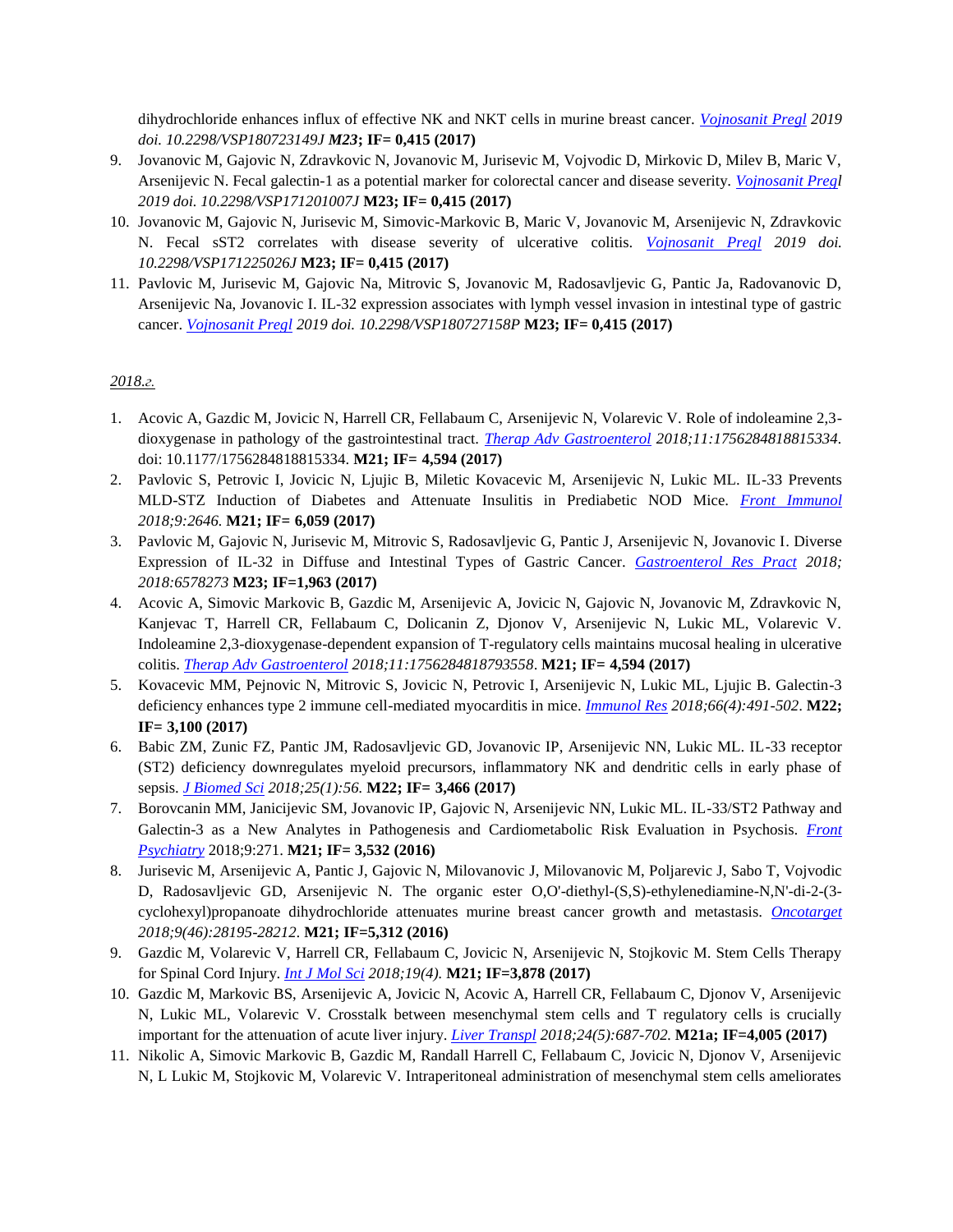acute dextran sulfate sodium-induced colitis by suppressing dendritic cells. *[Biomed Pharmacother](file:///C:/Users/Nebojsa/Downloads/M20/2018/11%20M21.pdf) 2018;100:426-432.* **M21; IF= 3,457 (2017)**

- 12. Gajovic N, Jurisevic M, Pantic J, Radosavljevic G, Arsenijevic N, Lukic ML, Jovanovic I. Attenuation of NK cells facilitates mammary tumor growth in streptozotocin-induced diabetes in mice. *[Endocr Relat Cancer](file:///C:/Users/Nebojsa/Downloads/M20/2018/12%20M21.pdf) 2018;25(4):493-507.* **M21; IF=5,617 (2017)**
- 13. Volarevic V, Markovic BS, Gazdic M, Volarevic A, Jovicic N, **Arsenijevic N**, Armstrong L, Djonov V, Lako M, Stojkovic M. Ethical and Safety Issues of Stem Cell-Based Therapy. *[Int J Med Sci](file:///C:/Users/Nebojsa/Downloads/M20/2018/13%20M21.pdf) 2018;15(1):36-45*. **M21; IF=3,878 (2017)**
- 14. Markovic BS, Kanjevac T, Harrell CR, Gazdic M, Fellabaum C, Arsenijevic N, Volarevic V. Molecular and Cellular Mechanisms Involved in Mesenchymal Stem Cell-Based Therapy of Inflammatory Bowel Diseases. *[Stem Cell Rev](file:///C:/Users/Nebojsa/Downloads/M20/2018/14M22.pdf) 2018;14(2):153-165.* **M22; IF= 3,612 (2017)**
- 15. Milosavljevic N, Gazdic M, Simovic Markovic B, Arsenijevic A, Nurkovic J, Dolicanin Z, Jovicic N, Jeftic I, Djonov V, **Arsenijevic N**, Lukic ML, Volarevic V. Mesenchymal stem cells attenuate liver fibrosis by suppressing Th17 cells - an experimental study. *[Transpl Int](file:///C:/Users/Nebojsa/Downloads/M20/2018/15%20M21.pdf) 2018;31(1):102-115.* **M21; IF= 3,196 (2017)**
- 16. Besser Silconi Z, Benazic S, Milovanovic J, Jurisevic M, Djordjevic D, Nikolic M, Mijajlovic M, Ratkovic Z, Radić G, Radisavljevic S, Petrovic B, Radosavljevic G, Milovanovic M, Arsenijevic N. DNA binding and antitumor activities of platinum(IV) and zinc(II) complexes with some S‑alkyl derivatives of thiosalicylic acid. *[Transit Metal Chem](file:///C:/Users/Nebojsa/Downloads/M20/2018/16%20M23.pdf) 2018; 43(8):719–729.* **M23; IF=1.261 (2017)**
- 17. Gazdic M, Simovic Markovic B, Vucicevic L, Nikolic T, Djonov V, Arsenijevic N, Trajkovic V, Lukic ML, Volarevic V. Mesenchymal stem cells protect from acute liver injury by attenuating hepatotoxicity of liver natural killer T cells in an inducible nitric oxide synthase- and indoleamine 2,3-dioxygenase-dependent manner. *[J Tissue Eng Regen Med](file:///C:/Users/Nebojsa/Downloads/M20/2018/17%20M21.pdf) 2018;12(2):e1173-e1185.* **M21; IF=4,089 (2017)**
- 18. Jakovljevic J, Harrell CR, Fellabaum C, Arsenijevic A, Jovicic N, Volarevic V. Modulation of autophagy as new approach in mesenchymal stem cell-based therapy. *[Biomed Pharmacothe](file:///C:/Users/Nebojsa/Downloads/M20/2018/18%20M21.pdf)*r 2018;104:404-410 **M21; IF= 3,457 (2017)**
- 19. Harrell CR, Simovic Markovic B, Fellabaum C, Arsenijevic A, Djonov V, Volarevic V. Molecular mechanisms underlying therapeutic potential of pericytes. *[J Biomed Sc](file:///C:/Users/Nebojsa/Downloads/M20/2018/19%20M22.pdf)*i 2018;25(1):21. **M22; IF=3,466 (2017)**
- 20. Harrell RC, Djonov V, Fellabaum C, Volarevic V. Risks of Using Sterilization by Gamma Radiation: The Other Side of the Coin. *[Int J Med Sci](file:///C:/Users/Nebojsa/Downloads/M20/2018/20%20M22.pdf)* 2018; 15(3): 274–279**. M21; IF=2,551 (2017)**
- 21. Konovalov B, Živković MD, Milovanović JZ, Djordjević DB, Arsenijević AN, Vasić IR, Janjić GV, Franich A, Manojlović D, Skrivanj S, Milovanović MZ, Djuran MI, Rajković S Synthesis, cytotoxic activity and DNA interaction studies of new dinuclear platinum(ii) complexes with an aromatic 1,5-naphthyridine bridging ligand: DNA binding mode of polynuclear platinum(ii) complexes in relation to the complex structure. *[Dalton Trans](file:///C:/Users/Nebojsa/Downloads/M20/2018/21%20M21.pdf) 2018;47(42):15091-15102.* **M21; IF=4,099 (2017)**
- 22. Jovanovic M, Gajovic N, Zdravkovic N, Jovanovic M, Jurisevic M, Vojvodic D, Maric V, Arsenijevic A, Jovanovic I. Fecal Galectin-3: A New Promising Biomarker for Severity and Progression of Colorectal Carcinoma. *[Mediators Inflamm](file:///C:/Users/Nebojsa/Downloads/M20/2018/22%20M22.pdf) 2018;2018:8031328.* **M22; IF=4,033 (2017)**

- 1. Pantic JM, Jovanovic IP, Radosavljevic GD, Arsenijevic NN, Conlon JM, Lukic ML. The Potential of Frog Skin-Derived Peptides for Development into Therapeutically-Valuable Immunomodulatory Agents. *[Molecules](file:///C:/Users/Nebojsa/Downloads/M20/2017/1%20M21.pdf) 2017;22(12).* **M21 IF= 2,861 (2016)**
- 2. Borovcanin MM, Jovanovic I, Radosavljevic G, Pantic J, Minic Janicijevic S, Arsenijevic N, Lukic ML. Interleukin-6 in Schizophrenia-Is There a Therapeutic Relevance? *[Front Psychiatry](file:///C:/Users/Nebojsa/Downloads/M20/2017/2%20M21.pdf) 2017;8:221*. **M21 IF= 3,532 (2016)**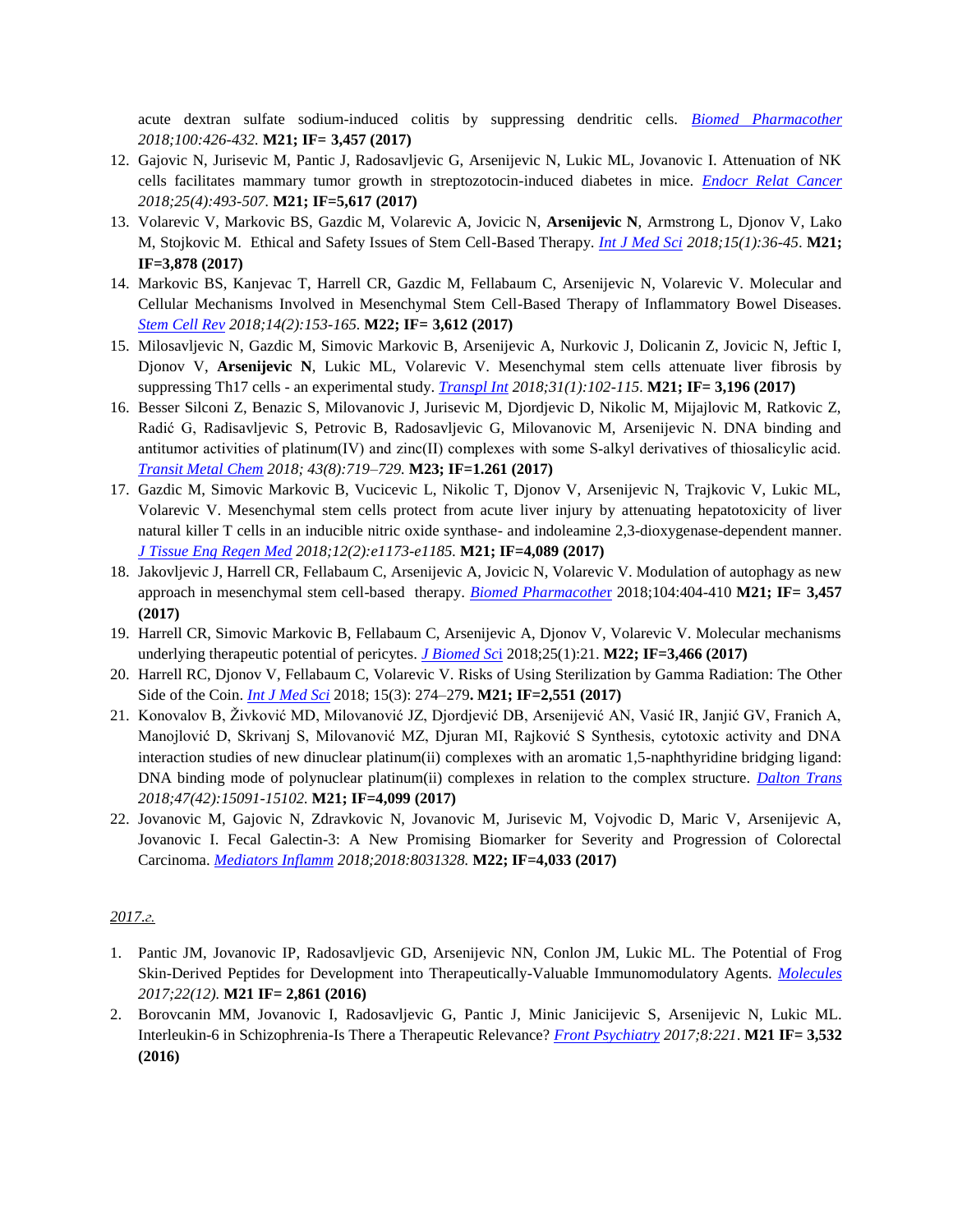- 3. Volarevic V, Gazdic M, Simovic Markovic B, Jovicic N, Djonov V, Arsenijevic N.Mesenchymal stem cellderived factors: Immuno-modulatory effects and therapeutic potential. *[Biofactors](file:///C:/Users/Nebojsa/Downloads/M20/2017/3%20M21.pdf) 2017;43(5):633-644.* **M21 IF= 4,155**
- 4. Gazdic M, Arsenijevic A, Markovic BS, Volarevic A, Dimova I, Djonov V, Arsenijevic N, Stojkovic M, Volarevic V. Mesenchymal Stem Cell-Dependent Modulation of Liver Diseases*[. Int J Biol Sci](file:///C:/Users/Nebojsa/Downloads/M20/2017/4%20M21.pdf) 2017;13(9):1109- 1117*. **M21 IF=4,950**
- 5. Arsenijevic M, Milovanovic M, Jovanovic S, Arsenijevic N, Markovic BS, Gazdic M, Volarevic V. In vitro and in vivo anti-tumor effects of selected platinum(IV) and dinuclear platinum(II) complexes against lung cancer cells. *[J Biol Inorg Chem](file:///C:/Users/Nebojsa/Downloads/M20/2017/5%20M21.pdf) 2017;22(6):807-817*. **M21 IF= 2,952**
- 6. Gazdic M, Simovic Markovic B, Jovicic N, Misirkic-Marjanovic M, Djonov V, Jakovljevic V, Arsenijevic N, Lukic ML, Volarevic V. Mesenchymal Stem Cells Promote Metastasis of Lung Cancer Cells by Downregulating Systemic Antitumor Immune Response. *[Stem Cells Int](file:///C:/Users/Nebojsa/Downloads/M20/2017/6%20M22.pdf) 2017; 2017:6294717*. **M22 IF= 3,989**
- 7. Simovic Markovic B, Gazdic M, Arsenijevic A, Jovicic N, Jeremic J, Djonov V, Arsenijevic N, Lukic ML, Volarevic V. Mesenchymal Stem Cells Attenuate Cisplatin-Induced Nephrotoxicity in iNOS-Dependent Manner. *[Stem Cells Int](file:///C:/Users/Nebojsa/Downloads/M20/2017/7%20M22.pdf) 2017;2017:1315378.* **IF=3,989**
- 8. Pantic JM, Jovanovic IP, Radosavljevic GD, Gajovic NM, Arsenijevic NN, Conlon JM, Lukic ML. The frog skin host-defense peptide frenatin 2.1S enhances recruitment, activation and tumoricidal capacity of NK cells. *[Peptides](file:///C:/Users/Nebojsa/Downloads/M20/2017/8%20M22.pdf) 2017; 93:44-50*. **M22 IF= 2,851**
- 9. Skuletic V, Radosavljevic GD, Pantic J, Simovic Markovic B, Jovanovic I, Jankovic N, Petrovic D, Jevtovic A, Dzodic R, Arsenijevic N. Angiogenic and lymphangiogenic profiles in histological variants of papillary thyroid carcinoma. *[Pol Arch Intern Med](file:///C:/Users/Nebojsa/Downloads/M20/2017/9%20M21.pdf) 2017; 127 (6): 429-437.* **M21 IF= 2,658**
- 10. Lukic R, Gajovic N, Jovanovic I, Jurisevic M, Mijailovic Z, Maric V, Popovska Jovicic B, Arsenijevic N. Potential Hepatoprotective Role of Galectin-3 during HCV Infection in End-Stage Renal Disease Patients*. [Dis](file:///C:/Users/Nebojsa/Downloads/M20/2017/10%20M21.pdf)  [Markers](file:///C:/Users/Nebojsa/Downloads/M20/2017/10%20M21.pdf) 2017;2017:6275987.* **M21 IF= 2,949**
- 11. Milovanovic J, Popovic B, Milovanovic M, Kvestak D, Arsenijevic A, Stojanovic B, Tanaskovic I, Krmpotic A, Arsenijevic N, Jonjic S, Lukic ML. Murine Cytomegalovirus Infection Induces Susceptibility to EAE in Resistant BALB/c Mice. *[Front Immunol](file:///C:/Users/Nebojsa/Downloads/M20/2017/11%20M21.pdf) 2017;8:192.* **M21 IF= 6,059**
- 12. Volarevic V, Lako M, Erceg S, Stojkovic M. Stem Cell-Based Therapy in Transplantation and Immune-Mediated Diseases. *[Stem Cells Int](file:///C:/Users/Nebojsa/Downloads/M20/2017/12%20M22.pdf)* 2017; 2017:7379136. **M22; IF= 3,989**
- 13. Potočňák I, Drweesh SAi, Farkasová V, Lüköová A, Sabolová D, Radojević ID, Arsenijevic A, Djordjevic D, Volarevic V. Low-dimensional compounds containing bioactive ligands. Part IX: Synthesis, structures, spectra, in vitro antimicrobial and anti-tumor activities and DNA binding of Pd(II) complexes with 7-bromo-quinolin-8 ol. *[Polyhedron](file:///C:/Users/Nebojsa/Downloads/M20/2017/13%20M22.pdf)* 2017; 135:195-205. **M22; IF= 2,067**
- 14. Milosavljevic N, Gazdic M, Markovic BS, Arsenijevic A, Nurkovic J, Dolicanin Z, Djonov V, Lukic ML, Volarevic V. Mesenchymal stem cells attenuate acute liver injury by altering ratio between IL-17 producing and regulatory NKT cells. *[Liver Transpl](file:///C:/Users/Nebojsa/Downloads/M20/2017/14%20M21.pdf)* 2017;23(8):1040-1050. **M21a; IF= 4,005**
- 15. Arsenijevic A, Harrell CR, Fellabaum C, Volarevic V. Mesenchymal Stem Cells as New Therapeutic Agents for the Treatment of Primary Biliary Cholangitis. *[Anal Cell Pathol \(Amst\).](file:///C:/Users/Nebojsa/Downloads/M20/2017/15%20M23.pdf)* 2017;2017:7492836. **M23; IF= 1,574**
- 16. Zdravkovic N, Pavlovic M, Radosavljevic G, Jovanovic M, Arsenijevic A, Zdravkovic N, Maric V, Loncarevic S, Srzentic Z, Jovanovic I. Serum levels of immunosuppressive cytokines and tumor markers in metastatic colorectal carcinoma. *[JBUON](file:///C:/Users/Nebojsa/Downloads/M20/2017/16%20M23.pdf) 2017; 22(5): 1-8* **M23; IF=1,766 (2017)**

- 1. Pejnovic N, Jeftic I, Jovicic N, Arsenijevic N, Lukic ML. Galectin-3 and IL-33/ST2 axis roles and interplay in diet-induced steatohepatitis. *[World J Gastroenterol](file:///C:/Users/Nebojsa/Downloads/M20/2016/1%20M22.pdf) 2016;22(44):9706-9717.* **M22; IF= 3,365**
- 2. Gazdic M, Volarevic V, Arsenijevic A, Erceg S, Moreno-Manzano V, Arsenijevic N, Stojkovic M. Stem Cells and Labeling for Spinal Cord Injury. *[Int J Mol Sci](file:///C:/Users/Nebojsa/Downloads/M20/2016/2%20M22.pdf) 2016;18(1). pii: E6.* **M22; IF= 3,482**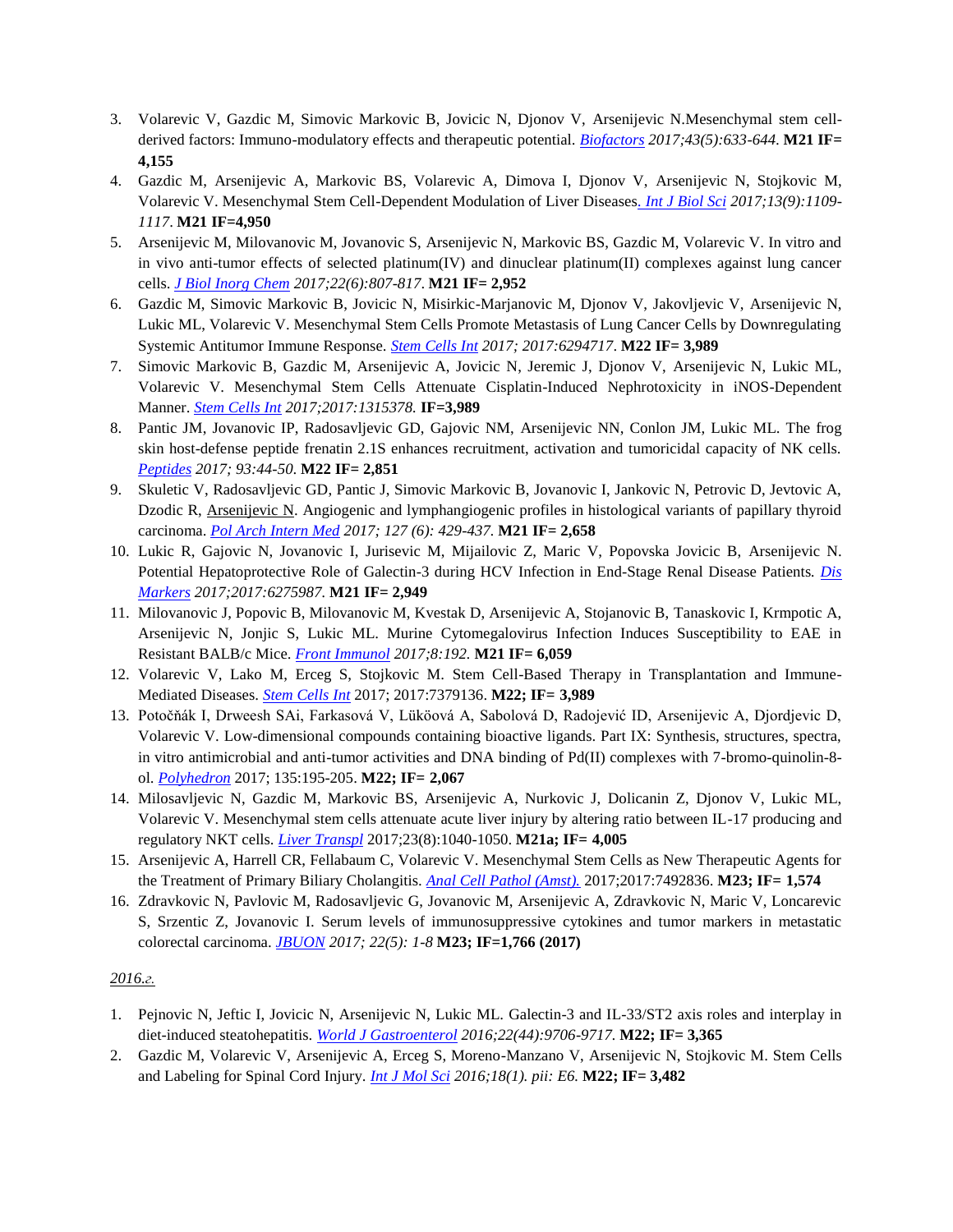- 3. Simovic Markovic B, Jovanovic I, Volarevic V, Zdravkovic N, Jovanovic M, Zdravkovic N, Maric V, Arsenijevic N, Lukic ML. Potential inversely immunomodulatory roles of Galectin-1 and Galectin-3 in ulcerative colitis. *[Wulfenia](file:///C:/Users/Nebojsa/Downloads/M20/2016/3%20M22.pdf)* 2016; 23(9):188-205 **M22; IF=1,429**
- 4. Petrovic S, Radosavljevic G.D, Pantic J, Jovanovic I, Jankovic N, Arsenijevic N. Circulating and tissue galectin-1 and galectin-3 in colorectal carcinoma: association with clinicopathological parameters, serum CEA, IL-17 and IL-23. *[J BUON](file:///C:/Users/Nebojsa/Downloads/M20/2016/4%20M23.pdf) 2016; 21(4):941-949.* **M23; IF=1,344**
- 5. Milosavljevic MZ, Jovanovic IP, Pejnovic NN, Mitrovic SL, Arsenijevic NN, Simovic Markovic BJ, Lukic ML. Deletion of IL-33R attenuates VEGF expression and enhances necrosis in mammary carcinoma. *[Oncotarget](file:///C:/Users/Nebojsa/Downloads/M20/2016/5%20M21.pdf) 2016; 17(4):18106-15* **M21; IF=5,312**
- 6. Potočňák I, Vranec P, Farkasová V, Sabolová D, Vataščinová M, Kudláčová J, Radojević ID, Čomić LR, Markovic BS, Volarevic V, Arsenijevic N, Trifunović SR. Low-dimensional compounds containing bioactive ligands. Part VI: Synthesis, structures, in vitro DNA binding, antimicrobial and anticancer properties of first row transition metal complexes with 5-chloro-quinolin-8-ol. *[J Inorg Biochem](file:///C:/Users/Nebojsa/Downloads/M20/2016/6%20M21.pdf) 2016;154:67-77* **M21; IF= 3,348**
- 7. Simovic Markovic B, Nikolic A, Gazdic M, Bojic S, Vucicevic L, Kosic M, Mitrovic S, Milosavljevic M, Besra G, Trajkovic V, Arsenijevic N, Lukic ML, Volarevic V. Gal-3 plays an important pro-inflammatory role in the induction phase of acute colitis by promoting activation of NLRP3 inflammasome and production of IL-β in macrophages. *[J Crohns Colitis](file:///C:/Users/Nebojsa/Downloads/M20/2016/7%20M21.pdf) 2016;10(5):593-606* **M21; IF= 5,926**
- 8. Simovic Markovic B, Nikolic, Gazdic M, Nurkovic J, Djordjevic I, Arsenijevic N, Stojkovic M, Lukic ML, Volarevic V. Pharmacological Inhibition of Gal-3 in Mesenchymal Stem Cells Enhances Their Capacity to Promote Alternative Activation of Macrophages in Dextran Sulphate Sodium-Induced Colitis. *[Stem cell](file:///C:/Users/Nebojsa/Downloads/M20/2016/8%20M22.pdf)  [International](file:///C:/Users/Nebojsa/Downloads/M20/2016/8%20M22.pdf) 2016; 2016: 2640746* **M22; IF= 3,540**
- 9. Nurkovic JS, Volarevic V, Lako M, Armstrong L, Arsenijevic N, Stojkovic M. Aging of stem and progenitor cells: mechanisms, impact on the therapeutic potential and rejuvenation. *[Rejuvenation Res](file:///C:/Users/Nebojsa/Downloads/M20/2016/9%20M21.pdf) 2016;19(1):3-12.*  **M21; IF= 3,664 (2015)**
- 10. Ratković Z, Muškinjа J, Burmudžija A, Ranković B, Kosanić M, Bogdanović GA, Simović Marković B, Nikolić A, Arsenijević N, Đorđevic S, Vukićević RD. Dehydrozingerone based 1-acetyl-5-aryl-4,5-dihydro-1Hpyrazoles: Synthesis, characterization and anticancer activity. *[Journal of Molecular Structure](file:///C:/Users/Nebojsa/Downloads/M20/2016/10%20M23.pdf) 2016; 1109:82–88* **M23; IF= 1,753**
- 11. Milicic V, Zivkovic V, Jeremic N, Arsenijevic N, Djuric D, Jakovljevic VLj. Coronary flow and oxidative stress during local anaphylactic reaction in isolated mice heart: the role of nitric oxide (NO). *[Mol Cell Biochem](file:///C:/Users/Nebojsa/Downloads/M20/2016/11%20M23.pdf) 2016;412(1-2):221-227.* **M23; IF= 2,669**
- 12. Stanojevic I, Miller K, Kandolf-Sekulovic L, Mijuskovic Z, Zolotarevski L, Jovic M, Gacevic M, Djukic M, Arsenijevic N, Vojvodic D. A subpopulation that may correspond to granulocytic myeloid-derived suppressor cells reflects the clinical stage and progression of cutaneous melanoma. *[Int Immunol](file:///C:/Users/Nebojsa/Downloads/M20/2016/12%20M22.pdf) 2016;28(2):87-97.* **M22; IF= 3,748**
- 13. Nikolic A, Volarevic V, Armstrong L, Lako M, Stojkovic M. Primordial Germ Cells: Current Knowledge and Perspectives. *[Stem Cells Int](file:///C:/Users/Nebojsa/Downloads/M20/2016/13%20M22.pdf) 2016;2016:1741072*. **M22; IF= 3,540**
- 14. Arsenijevic A, Milovanovic M, Milovanovic J, Stojanovic B, Zdravkovic N, Leung PS, Liu FT, Gershwin ME, Lukic ML. Deletion of Galectin-3 Enhances Xenobiotic Induced Murine Primary Biliary Cholangitis by Facilitating Apoptosis of BECs and Release of Autoantigens. *[Sci Rep](file:///C:/Users/Nebojsa/Downloads/M20/2016/14M21.pdf)* 2016; 6:23348. **M21; IF=5,228 (2015)**

1. Jovicic N, Jeftic I, Jovanovic I, Radosavljevic G, Arsenijevic N, Lukic ML, Pejnovic N. Differential Immunometabolic Phenotype in Th1 and Th2 Dominant Mouse Strains in Response to High-Fat Feeding. *[PLoS](file:///C:/Users/Nebojsa/Downloads/M20/2015/1%20M21.pdf)  [One](file:///C:/Users/Nebojsa/Downloads/M20/2015/1%20M21.pdf) 2015; 10(7):e0134089.* **M21; IF= 3,535**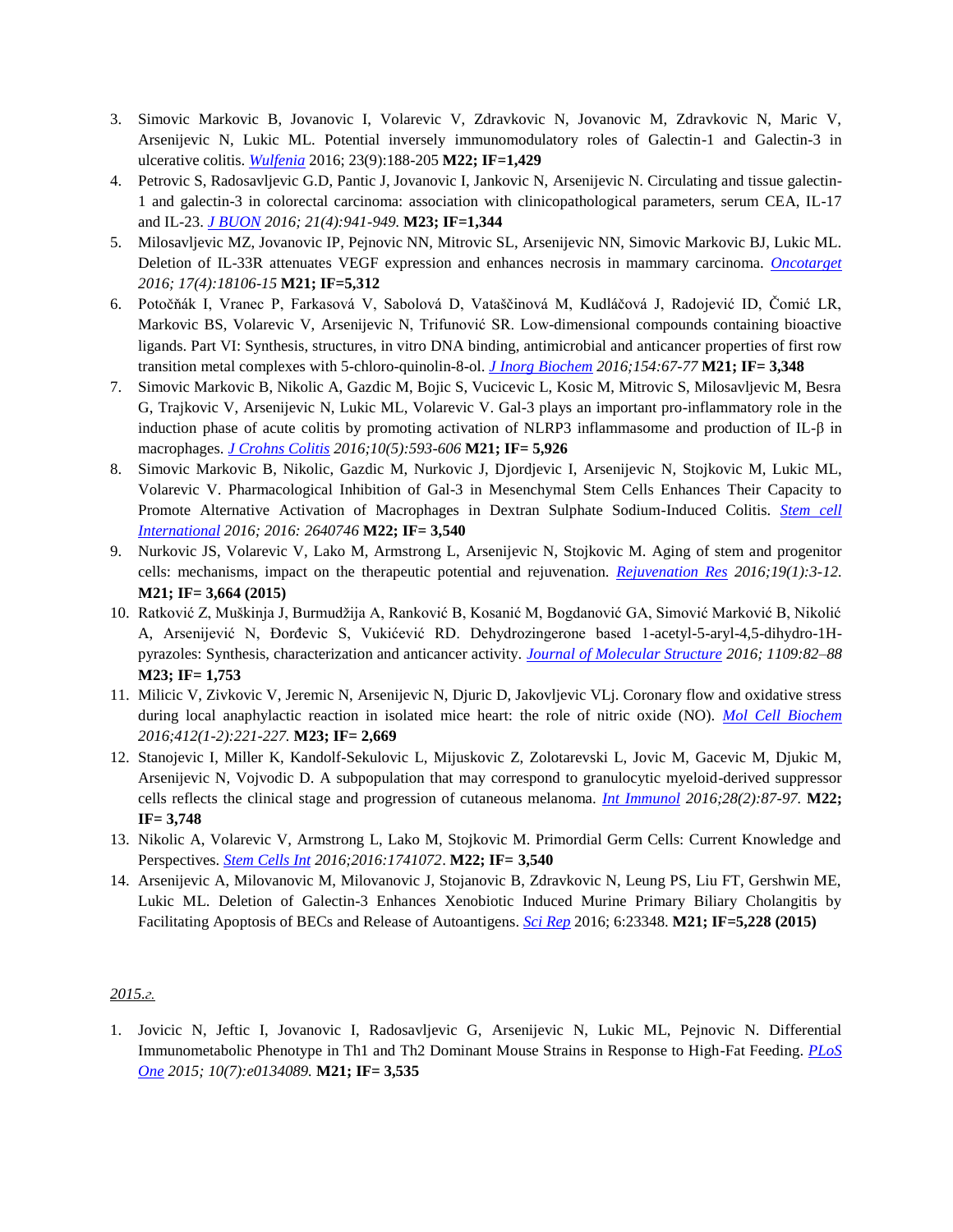- 2. Pantic JM, Radosavljevic GD, Jovanovic IP, Arsenijevic NN, Conlon JM, Lukic ML. *In vivo* administration of the frog skin peptide frenatin 2.1S induces immunostimulatory phenotypes of mouse mononuclear cells. *Peptides 2015; 71:269-275.* **M22; IF=2,535**
- 3. Jeftic I, Jovicic N, Pantic J, Arsenijevic N, Lukic ML, Pejnovic N. Galectin-3 Ablation Enhances Liver Steatosis, but Attenuates Inflammation and IL-33 Dependent Fibrosis in Obesogenic Mouse Model of Nonalcoholic Steatohepatitis. *[Mol Med](file:///C:/Users/Nebojsa/Downloads/M20/2015/3%20M21.pdf) 2015; 21(1):453-465.* **M21; IF= 3,530**
- 4. Gazdic M, Volarevic V, Arsenijevic N, Stojkovic M. Mesenchymal Stem Cells: A Friend or Foe in Immune-Mediated Diseases. *[Stem Cell Rev](file:///C:/Users/Nebojsa/Downloads/M20/2015/4%20M22.pdf) 2015; 11(2):280-287.* **M22; IF=3,111**
- 5. Borovcanin M, Jovanovic I, Djukic Dejanovic S, Radosavljevic G, Arsenijevic N, Lukic ML. Increase systemic levels of IL-23 as a possible constitutive marker in schizophrenia. *[Psychoneuroendocrinology](file:///C:/Users/Nebojsa/Downloads/M20/2015/5%20M21.pdf) 2015; 56:143– 147.* **M21; IF=4,704**
- 6. Mijajlović MŽ, Nikolić MV, Jevtić VV, Ratković ZR, Simović Marković B, Volarević V, Arsenijević NN, Novaković SB, Bogdanović GA, Trifunović SR, Radić GP. Cytotoxicity of palladium (II) complexes with some alkyl derivates of thiosalicylic acid. Crystal structure of the bis (S-butyl-thiosalicylate) palladium (II) complex, [Pd(S-bu-thiosal)2]. *[Polyhedron](file:///C:/Users/Nebojsa/Downloads/M20/2015/6%20M22.pdf) 2015; 90:34–40.* **M22; IF= 2,108**
- 7. Volarevic V, Markovic BS, Bojic S, Stojanovic M, Nilsson U, Leffler H, Besra GS, Arsenijevic N, Paunovic V, Trajkovic V, Lukic ML. Gal-3 regulates the capacity of dendritic cells to promote NKT cell-induced liver injury. *[Eur J Immunol](file:///C:/Users/Nebojsa/Downloads/M20/2015/7%20M21.pdf) 2015; 45(2):531-543.* **M21; IF= 4,179**
- 8. Volarevic V, Misirkic M, Vucicevic L, Paunovic V, Simovic Markovic B, Stojanovic M, Milovanovic M, Jakovljevic V, Micic D, Arsenijevic N, Trajkovic V, Lukic ML. Metformin aggravates immune-mediated liver injury in mice. *[Arch Toxicol](file:///C:/Users/Nebojsa/Downloads/M20/2015/8%20M21.pdf) 2015; 89(3):437-450.* **M21a; IF= 6,637**
- 9. Kanjevac T, Milovanovic M, Milosevic-Djordjevic O, Tesic Z, Ivanovic M, Lukic A. Cytotoxicity of glass ionomer cement on human exfoliated deciduous teeth stem cells correlates with released Fluoride, Strontium and Aluminium ion concetrations. *[Arch Biol Sci](file:///C:/Users/Nebojsa/Downloads/M20/2015/9%20M23.pdf)* 2015; 67(2):619-630. **M23; IF=0,503**

- 1. Volarevic V, Paunovic V, Markovic Z, Simovic Markovic B, Misirkic-Marjanovic M, Todorović Marković B, Bojic S, Vucicevic L, Jovanovic S, Arsenijevic N, Holclajtner-Antunović I, Milosavljevic M, Dramicanin M, Kravic-Stevovic T, Ciric D, Lukic ML, Trajkovic V. Large Graphene Quantum Dots Alleviate Immune-Mediated Liver Damage. *[ACS Nano](file:///C:/Users/Nebojsa/Downloads/M20/2014/1%20M21.pdf) 2014; 8(12):12098-12109.* **M21a; IF= 12,881**
- 2. Volarevic V, Nurkovic J, Arsenijevic N, Stojkovic M. Concise review: therapeutic potential of mesenchymal stem cells for the treatment of acute liver failure and cirrhosis. *[Stem Cells](file:///C:/Users/Nebojsa/Downloads/M20/2014/2%20M21.pdf) 2014; 32(11):2818-2823.* **M21a; IF= 6,523**
- 3. Jovanovic I.P, Radosavljevic G.D, Simovic Markovic B.J, Stojanovic S.P, Stefanovic S.M, Pejnovic N.N, Arsenijevic N.N. Clinical Significance of Cyclin D1, FGF3 and p21 Protein Expression in Laryngeal Squamous Cell Carcinoma. *[J BUON](file:///C:/Users/Nebojsa/Downloads/M20/2014/3%20M23.pdf) 2014; 19(4): 944-952* **M23; IF= 0,761**
- 4. Zdravkovic N.D, Jovanovic I.P, Radosavljevic G.D, Arsenijevic A.N, Zdravkovic N.D, Mitrovic SLj, Arsenijevic N.N. Potential Dual Immunomodulatory Role of VEGF in Ulcerative Colitis and Colorectal Carcinoma. *Int [J Med Sci](file:///C:/Users/Nebojsa/Downloads/M20/2014/4%20M22.pdf) 2014; 11(9): 936-947.* **M22; IF= 2,003**
- 5. Volarevic V, Bojic S, Nurkovic J, Volarevic A, Ljujic B, Arsenijevic N, Lako M, Stojkovic M. Stem Cells as New Agents for the Treatment of Infertility: Current and Future Perspectives and Challenges. *[BioMed Research](file:///C:/Users/Nebojsa/Downloads/M20/2014/5%20M23.pdf)  [International](file:///C:/Users/Nebojsa/Downloads/M20/2014/5%20M23.pdf) 2014; 2014:507234.* **M23; IF= 1,579**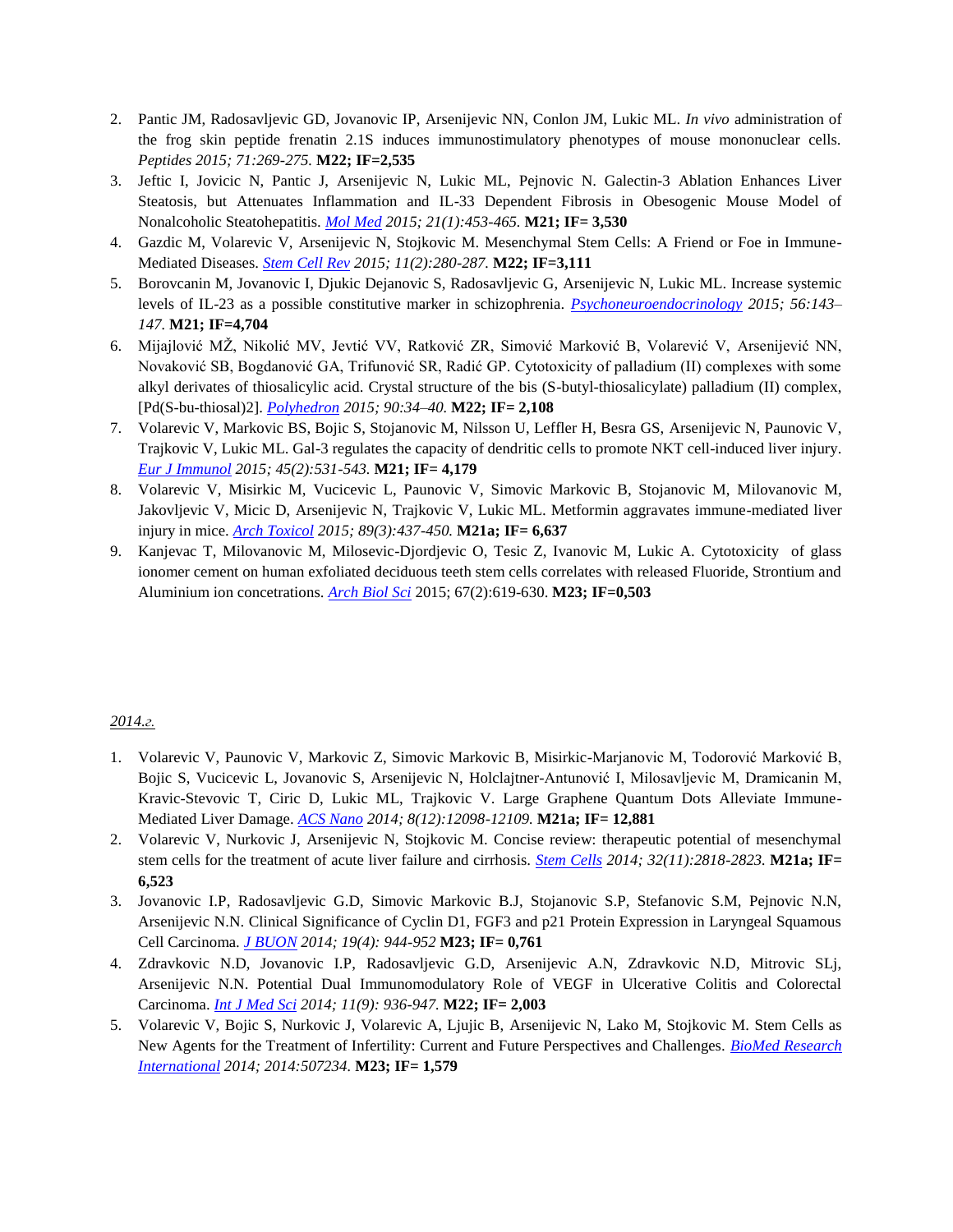- 6. Pavlovic S, Zdravkovic N, Pejnovic N, Djoumerska-Aleksieva I.K, Arsenijevic N, Vassilev T.L, Lukic M.L. Enhanced anti-diabetogenic effect of intravenous immune globulin modified by ferrous ion exposure. *[European](file:///C:/Users/Nebojsa/Downloads/M20/2014/6%20M23.pdf)  [Journal of Inflammation](file:///C:/Users/Nebojsa/Downloads/M20/2014/6%20M23.pdf) 2014; 12(1):67-76*. **M23; IF= 0,298**
- 7. Jovanovic I, Pejnovic N, Radosavljevic G, Pantic J, Milovanovic M, Arsenijevic N, Lukic M. Interleukin-33/ST2 Axis Promotes Breast Cancer Growth and Metastases by Facilitating Intratumoural Accumulation of Immunosuppressive and Innate Lymphoid Cells. *[Int J Cancer](file:///C:/Users/Nebojsa/Downloads/M20/2014/7%20M21.pdf) 2014; 134(7):1669-16682.* **M21; IF= 5,085**
- 8. Vukcevic G, Volarevic V, Raicevic S, Tanaskovic I, Milicic B, Vulovic T, Arsenijevic S. A novel semiquantitative method for measuring tissue bleeding. [Histol Histopathol](file:///C:/Users/Nebojsa/Downloads/M20/2014/8%20M22.pdf) 2014;29(3):353-60. **M22; IF=2,096**
- 9. Bojic S, Volarevic V, Ljujic B, Stojkovic M. Dental stem cells--characteristics and potential. *[Histol Histopathol](file:///C:/Users/Nebojsa/Downloads/M20/2014/9%20M22.pdf) 2014; 29(6):699-706.* **M22; IF=2,096**
- 10. Pantic ЈМ, Mechkarska М, Lukic МL, Conlon JM. Effects of tigerinin peptides on cytokine production by mouse peritoneal macrophages and spleen cells and by human peripheral blood mononuclear cells. *[Biochimie](file:///C:/Users/Nebojsa/Downloads/M20/2014/10%20M22.pdf)* 2014;101:83-92. **M22; IF = 3,124**
- 11. Mechkarska M, Attoub S, Sulaiman S, Pantic J, Lukic ML, Conlon JM. Anti-cancer, immunoregulatory, and antimicrobial activities of the frog skin host-defense peptides pseudhymenochirin-1Pb and pseudhymenochirin-2Pa. *[Regul Pept](file:///C:/Users/Nebojsa/Downloads/M20/2014/11%20M22.pdf)* 2014; 194-195:69-76. **M22; IF=2,155 (2013)**

- 1. Ljujic B, Milovanovic M, Volarevic V, Murray B, Bugarski D, Przyborski S, Arsenijevic N, Lukic ML, Stojkovic M. Human mesenchymal stem cells creating an immunosuppressive environment and promote breast cancer in mice. *[Sci Rep](file:///C:/Users/Nebojsa/Downloads/M20/2013/1%20M21.pdf) 2013; 3:2298.* **M21a; IF= 5,078**
- 2. Pejnovic N, Pantic J, Jovanovic I, Radosavljevic G, Milovanovic M, Nikolic I, Zdravkovic N, Djukic A, Arsenijevic N, Lukic M. Galectin-3 Deficiency Accelerates High-Fat Diet Induced Obesity and Amplifies Inflammation in Adipose Tissue and Pancreatic Islets. *[Diabetes](file:///C:/Users/Nebojsa/Downloads/M20/2013/2%20M21.pdf)* 2013; 62(6):1932-1944. **M21a; IF= 8,474**
- 3. Borovcanin M, Jovanovic I, Radosavljevic G, Djukic-Dejanovic S, Stefanovic V, Arsenijevic N, Lukic ML. Antipsychotics can modulate the cytokine profile in schizophrenia: attenuation of the type-2 inflammatory response. *[Schizophrenia Research](file:///C:/Users/Nebojsa/Downloads/M20/2013/3%20M21.pdf)* 2013; 147(1):103-109. **M21; IF= 4,426**
- 4. Zdravkovic N, Pavlovic S, Zdravkovic V, Pejnovic N, Arsenijevic N, Lukic M.L. ST2 gene-deletion reveals a role of Foxp3+ regulatory T cells in diabetes modulation in BALB/c mice. *[Translational Research](file:///C:/Users/Nebojsa/Downloads/M20/2013/4%20M21.pdf)* 2013; 161(2):118-129. **M21; IF= 4,044**
- 5. Dimitrijević D.P, Glođović V.V, Radić G.P, García-Granda S, Menéndez-Taboada L, Milovanović M, Volarević V, Arsenijević N, Bogdanović G.A, Trifunović S.R. Stereospecific ligands and their complexes. Part XV. Synthesis, characterization and cytotoxicity of novel platinum (IV) complexes with some esters of ethylenediamine-N,N0-di-S,S-(2,20-dibenzyl)acetic acid. Crystal structure of O,O0-dipropyl-ethylenediamine-N,N0-di-S,S-(2,20-dibenzyl)acetate dihydrochloride. *[Inorganica Chimica Acta](file:///C:/Users/Nebojsa/Downloads/M20/2013/5%20M22.pdf)* 2013; 402:83–89. **M22; IF= 2,041**
- 6. Volarevic V, Vujic J.M, Milovanovic M, Kanjevac T, Volarevic A, Trifunovic S.R, Arsenijevic N. Cytotoxic effects of palladium (II) and platinum(II) complexes with O,O'-dialkyl esters of (S,S)-ethylenediamine-N,N'-di-2-(4-methyl) pentanoic acid on human colon cancer cell lines. *[J BUON](file:///C:/Users/Nebojsa/Downloads/M20/2013/6%20M23.pdf)* 2013; 18(1):131-137. **M23; IF= 0,706**
- 7. Baskic D, Vujanovic L, Arsenijevic N, Whiteside TL, Myers EN, Vujanovic NL. Suppression of natural killercell and dendritic-cell apoptotic tumoricidal activity in patients with head and neck cancer. *[Head Neck](file:///C:/Users/Nebojsa/Downloads/M20/2013/7%20M21.pdf)* 2013; 35(3):388-98 **M21a; IF= 3,006**
- 8. Radosavljević GD, Jovanović IP, Kanjevac TV, Arsenijević NN. The role of regulatory T cells in modulation of anti-tumor immune response. *[Srp Arh Celok Lek](file:///C:/Users/Nebojsa/Downloads/M20/2013/8%20M23.pdf) 2013;142(3-4):262-267.* **M23; IF= 0,169**
- 9. Volarevic V, Erceg S, Bhattacharya SS, Stojkovic P, Horner P, Stojkovic M. Stem cell-based therapy for spinal cord injury. *[Cell Transplant](file:///C:/Users/Nebojsa/Downloads/M20/2013/9%20M21.pdf)* 2013;22(8):1309-23. **M21; IF=3,570**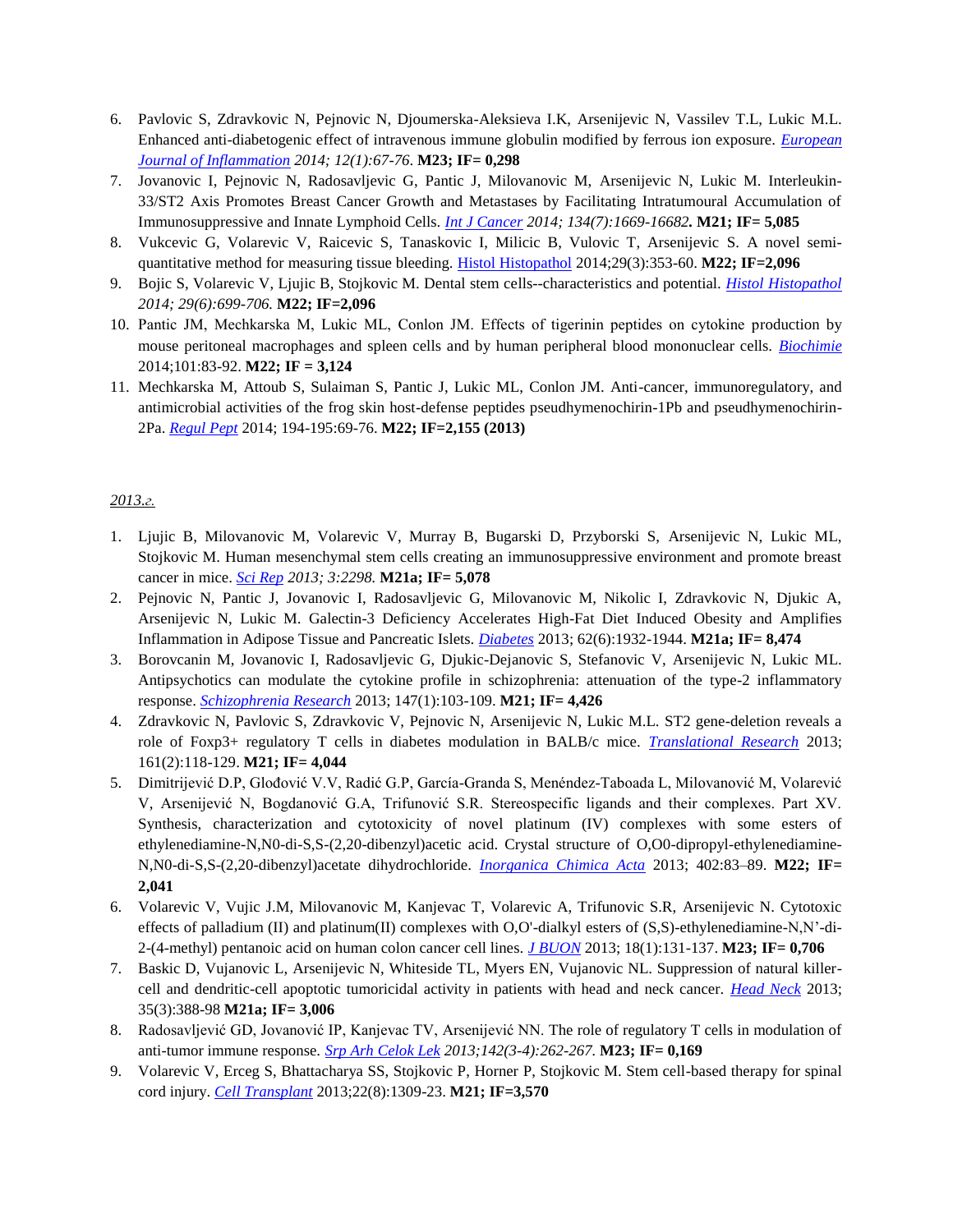- 10. Scorciapino MA, Manzo G, Rinaldi AC, Sanna R, Casu M, Pantic JM, Lukic ML, Conlon JM. Conformational analysis of the frog skin peptide, plasticin-L1, and its effects on production of proinflammatory cytokines by macrophages. *[Biochemistry](file:///C:/Users/Nebojsa/Downloads/M20/2013/10%20M22.pdf)* 2013; 52(41):7231-41. **М22; IF= 3,194**
- 11. Conlon JM, Mechkarska M, Pantic JM, Lukic ML, Coquet L, Leprince J, Nielsen PF, Rinaldi AC. An immunomodulatory peptide related to frenatin 2 from skin secretions of the Tyrrhenian painted frog Discoglossus sardus (Alytidae). *[Peptides](file:///C:/Users/Nebojsa/Downloads/M20/2013/11%20M22.pdf)* 2013;40:65-71. **М22; IF=2,614**

- 1. Jovanovic I.P, Pejnovic N.N, Radosavljevic G.D, Arsenijevic N.N, Lukic M.L. IL-33/ST2 Axis in Innate and Acquired Immunity to Tumors. *[OncoImmunology](file:///C:/Users/Nebojsa/Downloads/M20/2012/1%20M21.pdf) 2012; 1(2):229-231* **М21; IF= 6,283 (2013)**
- 2. Borovcanin M, Jovanovic I, Radosavljevic G, Djukic Dejanovic S, Bankovic D, Arsenijevic N, Lukic M.L. Elevated serum level of type-2 cytokine and low IL-17 in psychotic episodes. *[Journal of Psychiatric Research](file:///C:/Users/Nebojsa/Downloads/M20/2012/2%20M21.pdf)* 2012; 46(11):1421-1426. **M21; IF= 4,066**
- 3. Milovanovic M, Volarevic V, Ljujic B, Radosavljevic G, Jovanovic I, Arsenijevic N, Lukic ML. Deletion of IL-33R (ST2) Abrogates Resistance to EAE in BALB/C Miceby Enhancing Polarization of APC to Inflammatory Phenotype. *[Plos ONE](file:///C:/Users/Nebojsa/Downloads/M20/2012/3%20M21.pdf)* 2012; 7(9):e45225. **M21; IF= 3,730**
- 4. Milovanovic M, Volarevic V, Radosavljevic G, Jovanovic I, Pejnovic N, Arsenijevic N, Lukic M.L. IL-33/ST2 axis in inflammation and immunopathology. *[Immunol Res](file:///C:/Users/Nebojsa/Downloads/M20/2012/4%20M22.pdf)* 2012; 52(1-2):89-99. **M22; IF= 2,963**
- 5. Volarevic V, Milovanovic M, Ljujic B, Pejnovic N, Arsenijevic N, Nilsson U, Leffler H, Lukic ML. Galectin-3 deficiency prevents concanavalin A-induced hepatitis in mice. *[Hepatology](file:///C:/Users/Nebojsa/Downloads/M20/2012/5%20M21.pdf)* 2012; 55(6):1954-1964. **M21a; IF= 12,003**
- 6. Kanjevac T, Milovanovic M, Volarevic V, Lukic ML, Arsenijevic N, Markovic D, Zdravkovic N, Tesic Z, Lukic A. Cytotoxic effects of glass ionomer cements on human dental pulp stem cells correlate with fluoride release. *[Med Chem](file:///C:/Users/Nebojsa/Downloads/M20/2012/6%20M23.pdf)* 2012; 8(1): 40-45(6). **M23; IF= 1,373**
- 7. Volarevic V, Mitrovic M, Milovanovic M, Zelen I, Nikolic I, Mitrovic S, Pejnovic N, Arsenijevic N, Lukic M. Protective role of IL-33/ST2 axis in Con A-induced hepatitis. *[Journal of Hepatology](file:///C:/Users/Nebojsa/Downloads/M20/2012/7%20M21.pdf)* 2012; 56(1):26-33. **M21a; IF= 9,858**
- 8. Pavlović S, Zdravković N, Radosavljević G, Arsenijević N, Lukić ML, Jovanović I. Interleukin-33/ST2: a new signaling pathway in immunity and immunopathology. *[Vojnosanit Pregl](file:///C:/Users/Nebojsa/Downloads/M20/2012/8%20M23.pdf)* 2012; 69(1): 69–77. **M23; IF=**  $0,210$
- 9. Arsenijević M, Milovanović M, Volarević V, Čanović D, Arsenijević N, Soldatović T, Jovanović S, Bugarčić Ž.D. Cytotoxic properties of platinum (IV) and dinuclear platinum (II) complexes and their ligand substitution reactions with guanosine-50-monophosphate. *[Transition Met Chem](file:///C:/Users/Nebojsa/Downloads/M20/2012/9%20M23.pdf)* 2012; 37(5):481-488. **M23; IF= 1,184**
- 10. Vujić J.M, KaluĎerović G.N, Zmejkovski B.B, Milovanović M, Volarević V, Arsenijević N, Stanojković T.P, Trifunović S.R. Stereospecific ligands and their complexes. Part X: Synthesis, characterization and in vitro antitumoral activity of platinum (IV) complexes with O,O0-dialkyl-(S,S)-ethylenediamine-N,N0-di-2-(4-methyl) pentanoate ligands. *[Inorganica Chimica Acta](file:///C:/Users/Nebojsa/Downloads/M20/2012/10%20M22.pdf)* 2012; 390:123–128. **M22; IF= 1,687**
- 11. Radosavljevic G, Volarevic V, Jovanovic I, Milovanovic M, Pejnovic N, Arsenijevic N, Hsu D.K, Lukic M.L. The roles of Galectin-3 in autoimmunity and tumor progression. *[Immunol Res](file:///C:/Users/Nebojsa/Downloads/M20/2012/11%20M22.pdf)* 2012; 52(1-2):100-110. **M22; IF= 2,963**
- 12. Arsenijević M, Milovanović M, Volarević V, Djeković A, Kanjevac T, Arsenijević N, Đukić S, Bugarčić ŽD. Cytotoxicity of gold (III) complexes on A549 human lung carcinoma epithelial cell line. *[Med Chem](file:///C:/Users/Nebojsa/Downloads/M20/2012/12%20M23.pdf)* 2012; 8(1):2-8(7). **M23; IF= 1,373**
- 13. Volarevic A, Ljujic B, Volarevic V, Milovanovic M, Kanjevac T, Lukic A, Arsenijevic N. A new semiquantitative method for evaluation of metastasis progression. *[J BUON](file:///C:/Users/Nebojsa/Downloads/M20/2012/13%20M23.pdf) 2012; 17:585-590*. **M23; IF= 0,761**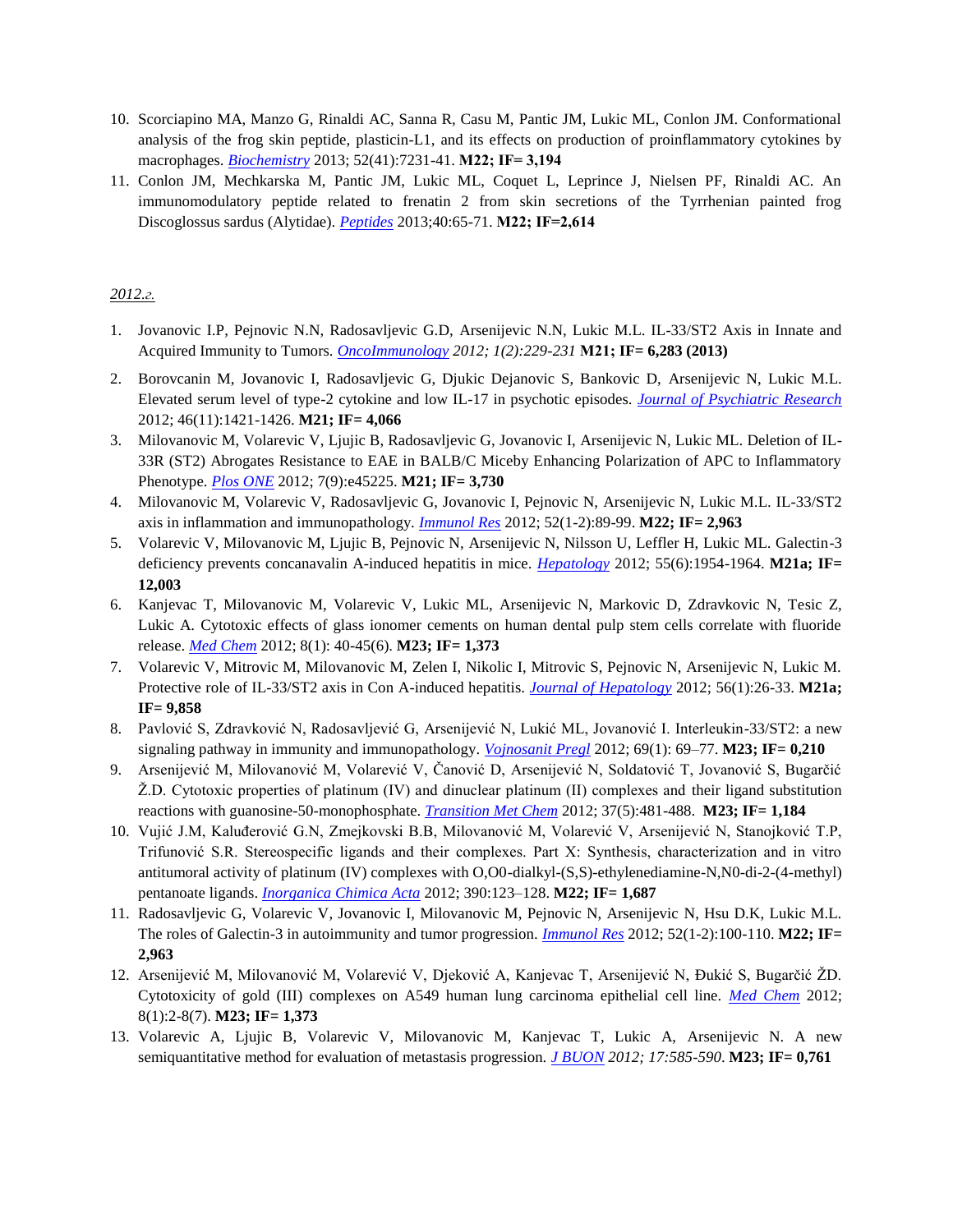- 14. Arsenijevic S, Vukcevic-Globarevic G, Volarevic V, Macuzic I, Todorovic P, Tanaskovic I, Mijailovic M, Raicevic S, Jeremic B. Continuous controllable balloon dilation: a novel approach for cervix dilation. *[Trials](file:///C:/Users/Nebojsa/Downloads/M20/2012/14%20M22.pdf)* 2012;13:196. **M22; IF=2,206**
- 15. Jiang HR, Milovanović M, Allan D, Niedbala W, Besnard AG, Fukada SY, Alves-Filho JC, Togbe D, Goodyear CS, Linington C, Xu D, Lukic ML, Liew FY. IL-33 attenuates EAE by suppressing IL-17 and IFN-γ production and inducing alternatively activated macrophages. *[Eur J Immunol](file:///C:/Users/Nebojsa/Downloads/M20/2012/15%20M21.pdf)* 2012; 42(7):1804-14. **M21; IF=4,97**

- 1. Volarevic V, Ljujic B, Stojkovic P, Lukic A, Arsenijevic N, Stojkovic M. Human Stem Cell Research and Regenerative Medicine - Present and Future. *[British Medical Bulletin](file:///C:/Users/Nebojsa/Downloads/M20/2011/1%20M21.pdf)* 2011; 99:155-168. **M21a; IF= 4,543**
- 2. Vujić JM, Kaluđerović GN, Milovanović M, Zmejkovski BB, Volarević V, Zivić D, Durđević P, Arsenijević N, Trifunović SR. Stereospecific ligands and their complexes. Part VII. Synthesis, characterization and in vitro antitumoral activity of platinum(II) complexes with O,O'-dialkyl esters of (S,S)-ethylenediamine-N,N'-di-2-(4 methyl)pentanoic acid. *[Eur J Med Chem](file:///C:/Users/Nebojsa/Downloads/M20/2011/2%20M21.pdf)* 2011; 46(9):4559-4565. **M21; IF= 3,346**
- 3. Jovanovic I, Radosavljevic G, Mitrovic M, Lisnic Juranic V, McKenzie ANJ, Arsenijevic N, Jonjic S, Lukic ML. ST2 Deletion Enhances Innate and Acquired Immunity to Murine Mammary Carcinoma. *[Eur J Immunol](file:///C:/Users/Nebojsa/Downloads/M20/2011/3%20M21.pdf)* 2011; 41(7):1902-1912. **M21; IF= 5,103**
- 4. Radosavljevic G, Jovanovic I, Majstorovic I, Mitrovic M, Juranic Lisnic V, Arsenijevic N, Jonjic S, Lukic ML. Deletion of Galectin-3 in the host attenuates metastasis of murine melanoma by modulating tumor adhesion and NK cell activity. *[Clin Exp Metastasis](file:///C:/Users/Nebojsa/Downloads/M20/2011/4%20M21.pdf)* 2011; 28(5):451-462. **M21; IF= 3,991**
- 5. Ravić-Nikolić A, Radosavljević G, Jovanović I, Zdravković N, Mitrović S, Pavlović S, Arsenijević N. Systemic photochemotherapy decrease expression of IFN-γ, IL-12p40 and IL-23p19 in psoriatic plaque. *[Eur J Dermatol](file:///C:/Users/Nebojsa/Downloads/M20/2011/5%20M21.pdf)* 2011; 21(1):53-57 **M21; IF= 2,526**
- 6. Volarevic V, Arsenijevic N, Lukic M.L, Stojkovic M. Mesenchymal Stem Cell Treatment of Complications of Diabetes Mellitus. *[Stem Cells](file:///C:/Users/Nebojsa/Downloads/M20/2011/6%20M21.pdf)* 2011; 29(1):5–10. **M21a; IF= 7,781**
- 7. Pavlovic S, Zdravkovic N, Dimitrov JD, Djukic A, Arsenijevic N, Vasillev TL, Lukic ML. Intravenous immunoglobulins exposed to heme (heme IVIG) are more efficient than IVIG in atteuating autoimmune diabetes. *[Clin Immunol](file:///C:/Users/Nebojsa/Downloads/M20/2011/7%20M21.pdf)* 2011; 138(2):162-171 **M21; IF= 4,046**

- 1. Volarevic V, Al-Qahtani A, Arsenijevic N, Pajovic S, Lukic ML. Interleukin-1 receptor antagonist (IL-1Ra) and IL-1Ra producing mesenchymal stem cells as modulators of diabetogenesis. *[Autoimmunity](file:///C:/Users/Nebojsa/Downloads/M20/2010/1%20M23.pdf)* 2010; 43(4):255-263. **M23; IF= 2,138**
- 2. Volarevic V, Milovanovic M, Djekovic A, Petrovic B, Arsenijevic N, Bugarcic Z.D. The cytotoxic effects of some selected gold(III) complexes on 4T1 cells and their role in the prevention of breast tumor growth in BALB/c mice. *[J BUON](file:///C:/Users/Nebojsa/Downloads/M20/2010/2%20M23.pdf)* 2010; 15:768-773. **M23; IF= 0,482**
- 3. Baskic D, Ilic N, Popovic S, Djurdjevic P, Ristic P, Avramovic D, Arsenijevic N. *In vitro* induction of apoptotic cell death in chronic lymphocytic leukemia by two natural products: preliminary study. *[J BUON](file:///C:/Users/Nebojsa/Downloads/M20/2010/3%20M23.pdf)* 2010; 15:732- 739. **M23; IF= 0,482**
- 4. Popovic S, Baskic D, Djurdjevic P, Zelen I, Mitovic M, Nikolic I, Avramovic D, Radenkovic M, Arsenijevic N. Endoplasmic reticulum stess-associated caspases-4 and -2 mediates Korbazol-induced CLL cell apoptosis. *[J](file:///C:/Users/Nebojsa/Downloads/M20/2010/4%20M23.pdf)  [BUON](file:///C:/Users/Nebojsa/Downloads/M20/2010/4%20M23.pdf)* 2010; 15:783-790. **M23; IF= 0,482**
- 5. Vujić J, Cvijović M, Kaluđerovic GN, Milovanović M, Zmejkovski BB, Volarević V, Arsenijević N, Sabo TJ, Trifunović SR. Palladium (II) complexes with R2edda derived ligands. Part IV. O,O'-dialkyl esters of (S,S)-